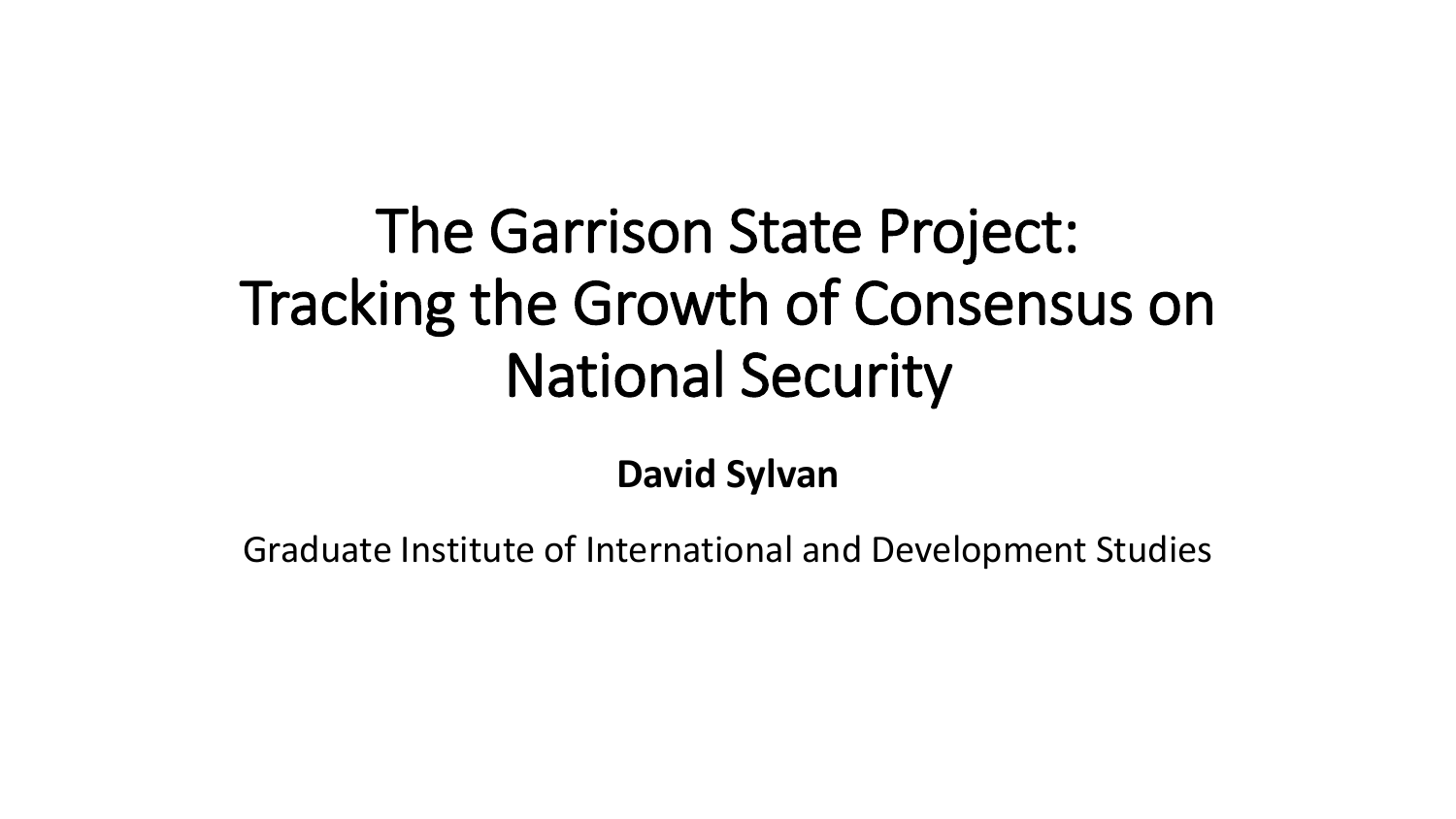## Anecdotal impression: 1

Post-9/11, significant cross-national increase in extent and intrusiveness of national security-related activities

- Surveillance
- Interventionary activites (drone strikes)
- Size of security and/or military agencies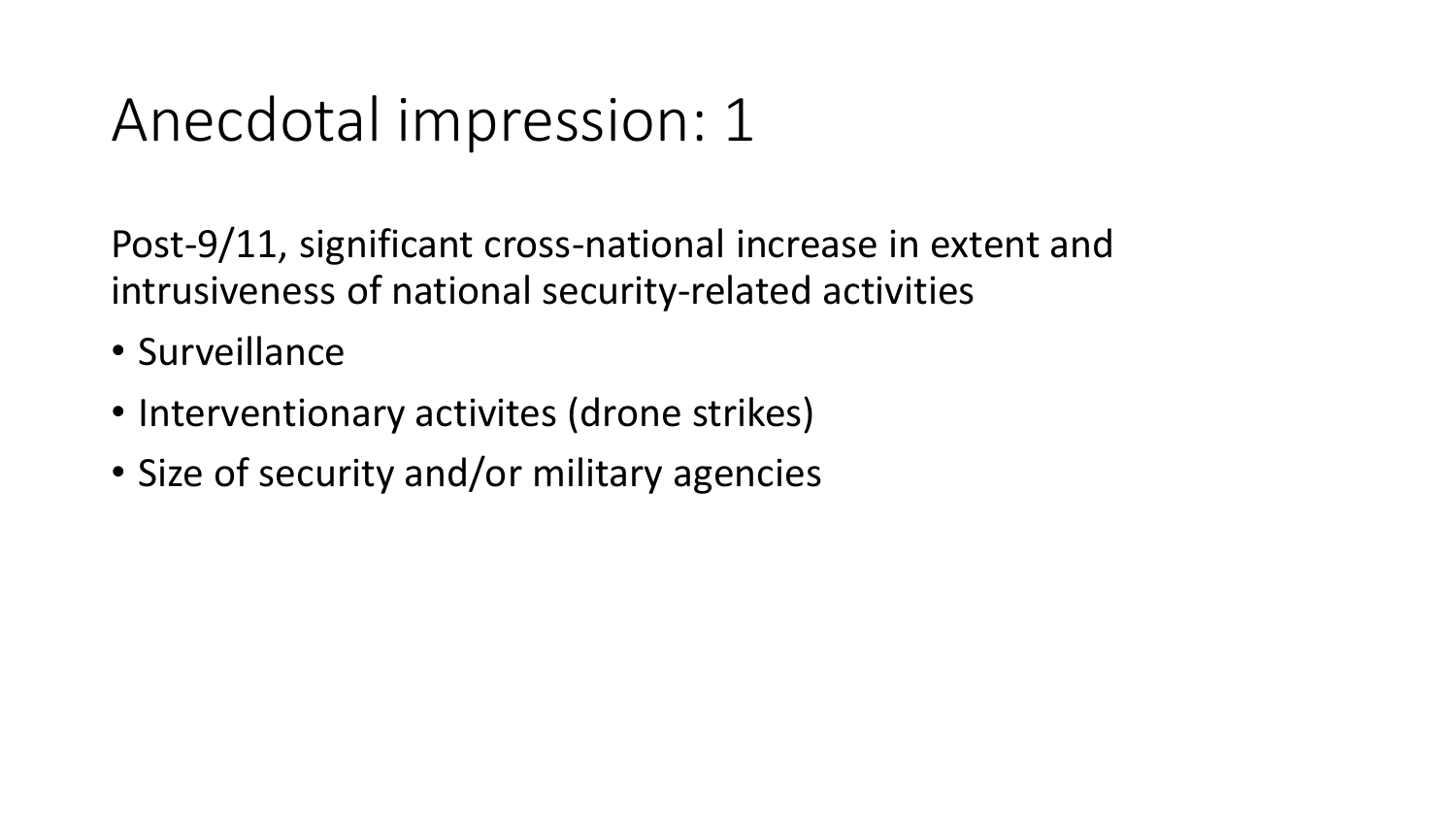## Anecdotal impression: 2

Increasing consensus among political elites for these activities

- Legislation whipped through quickly and repeatedly
- "Casablanca"-style reaction to Snowden-type revelations
- Ratchet effects when is counterreaction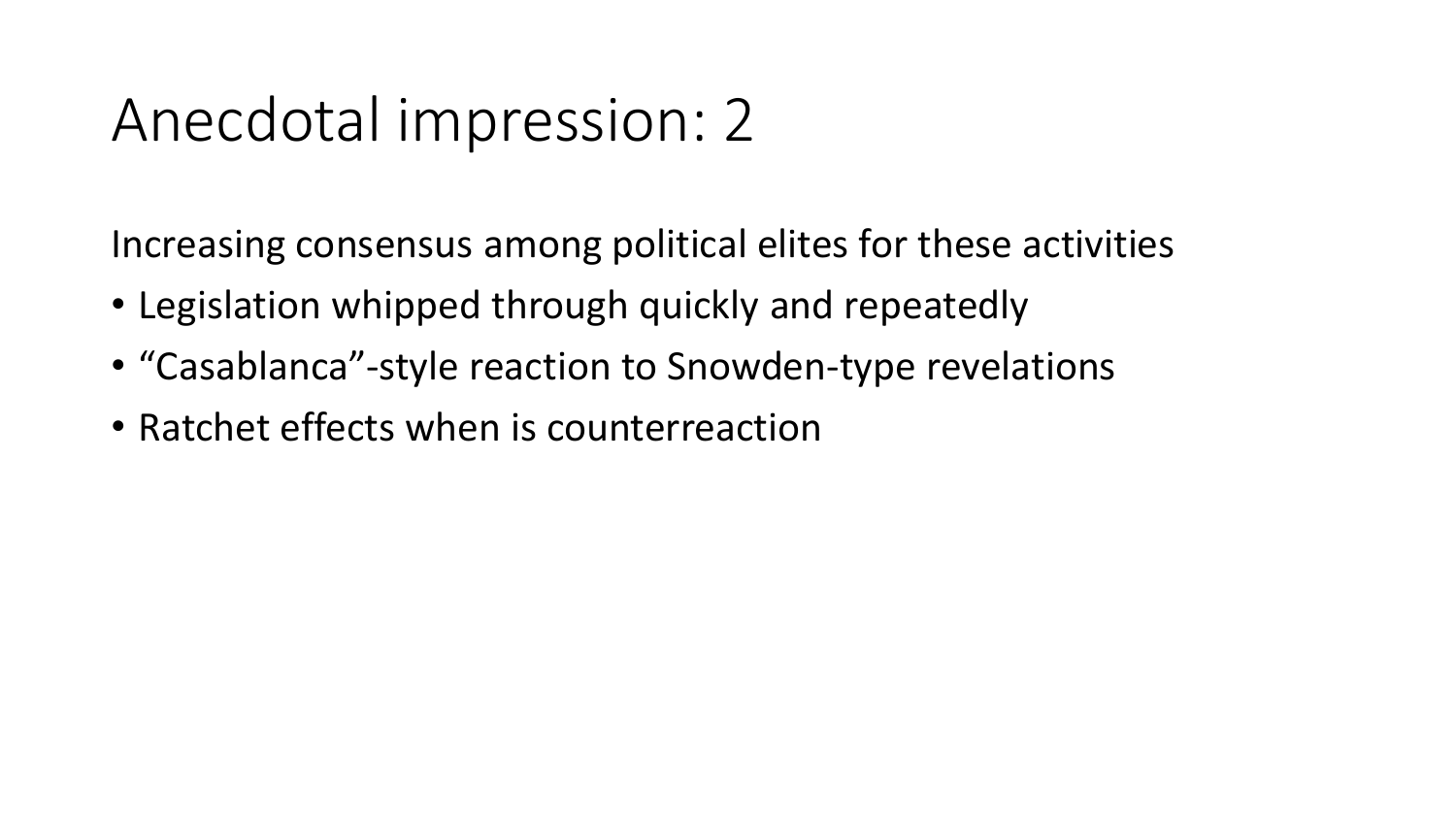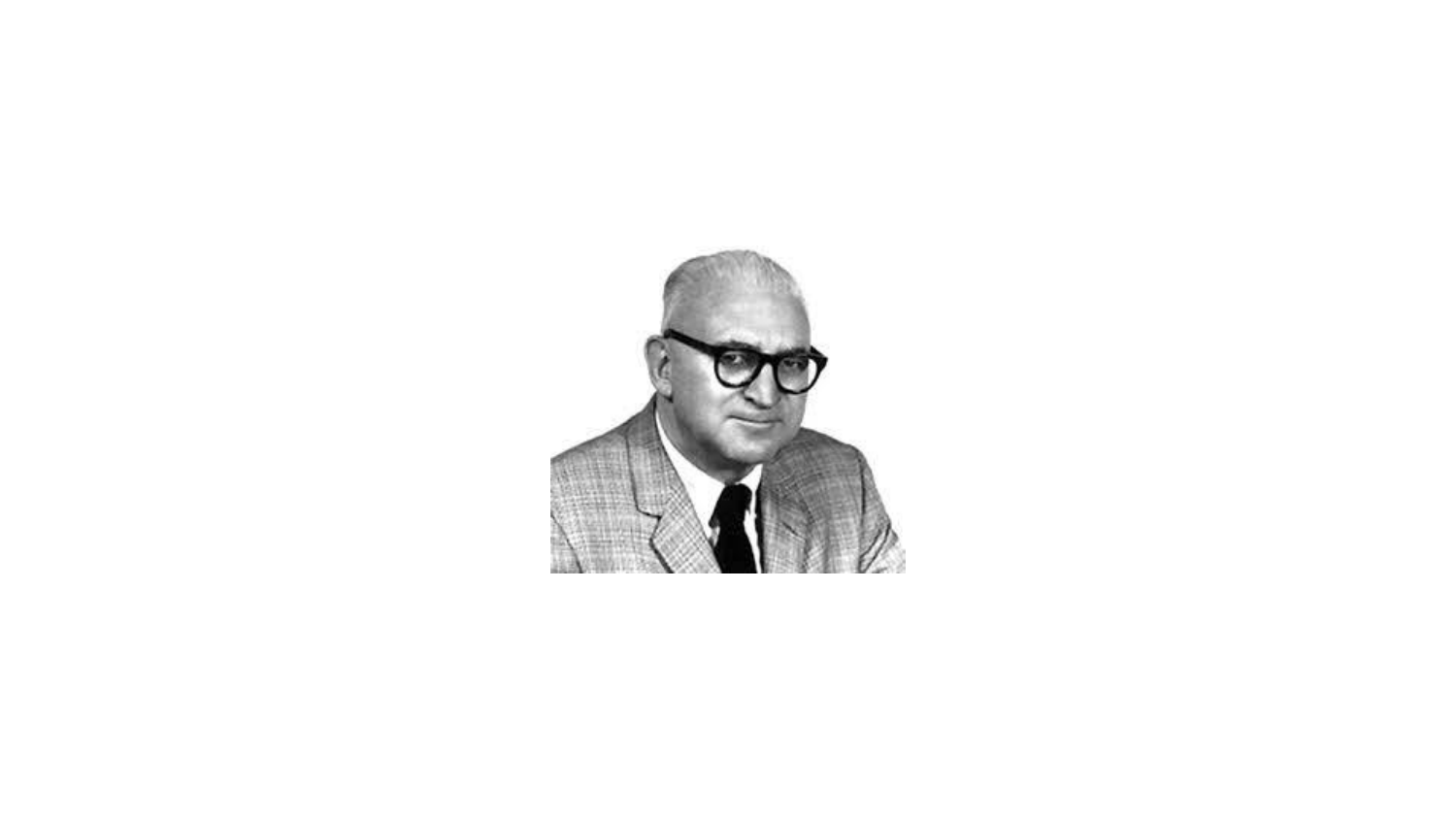# Basic hypotheses

- Long-term tendency in democracies for significant expansion in national security apparatuses
	- Multiple literatures on this, starting with Lasswell's garrison state arguments
	- Two principal causal factors: fear and organizational inertia
- However, because of secrecy, can't observe directly
- So measurement: study via elite consensus
	- Budgetary agreements, year after year
	- Minimal oversight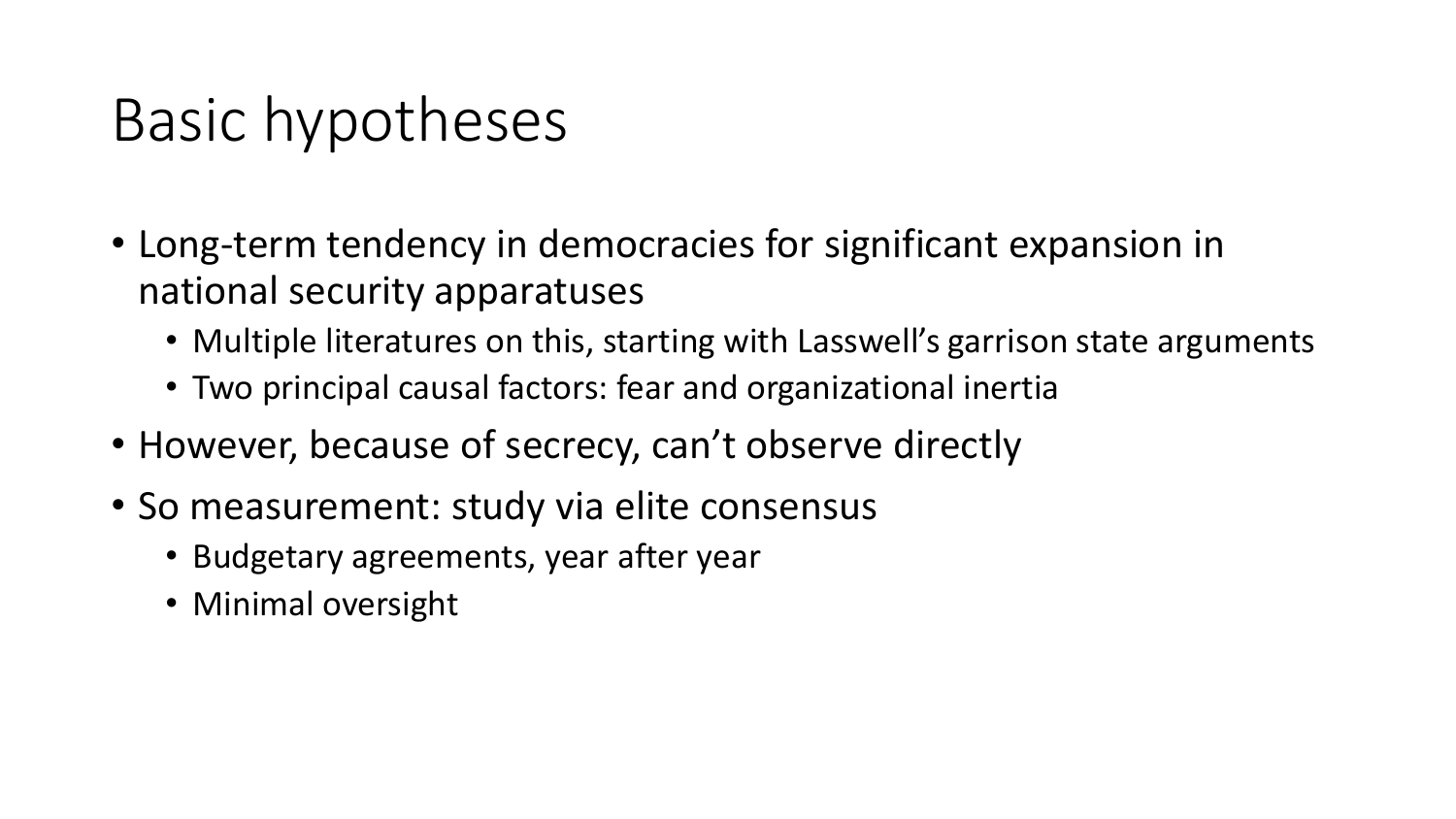# Overview of the project: 1

- Elite consensus via differential legislative consensus: within a country, compare degree of legislative accord in national security-related debates over time compared with non-national security-related debates over time
- 3 time periods: early CW, late CW, post-9/11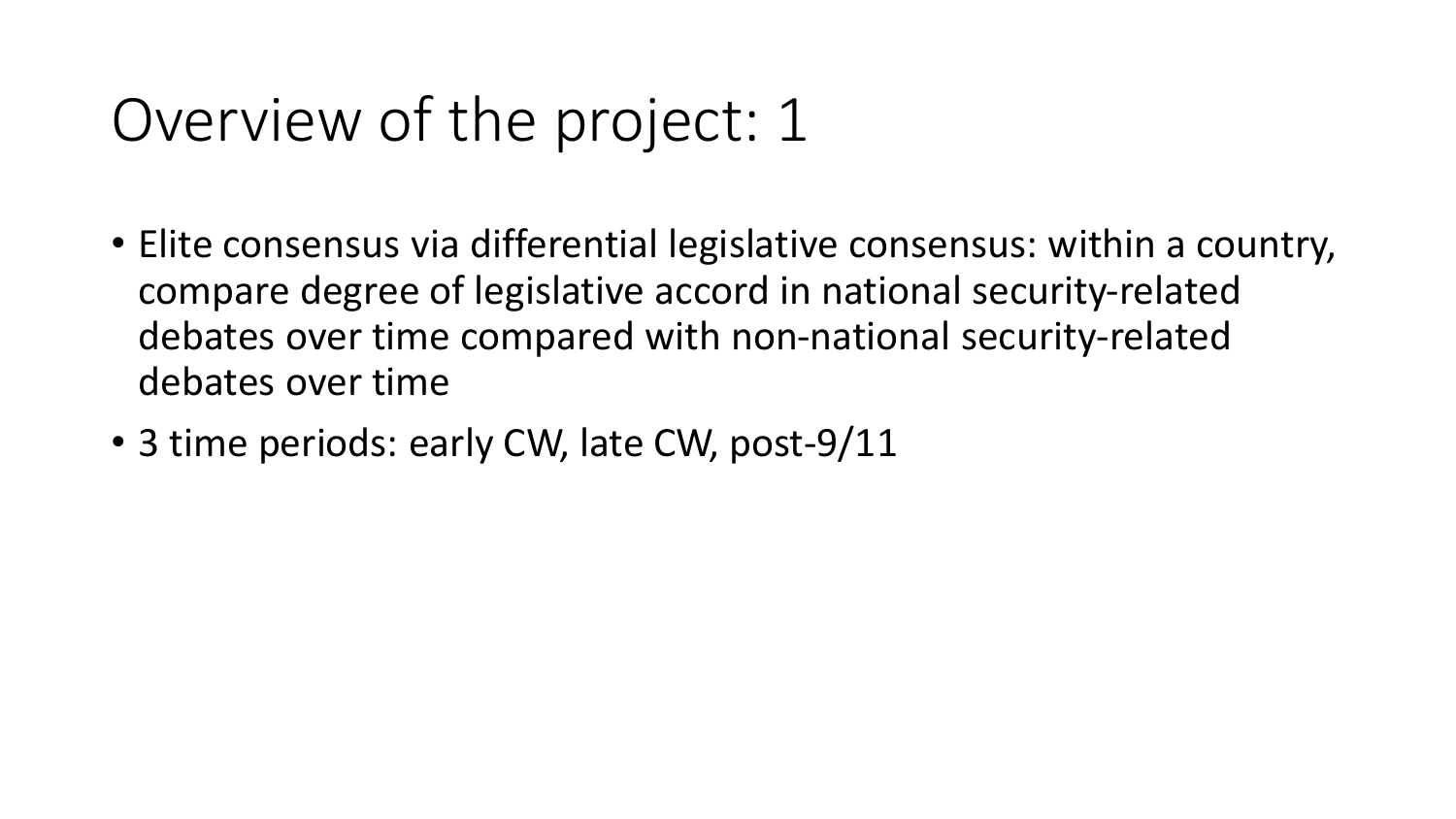#### Expected trends over time

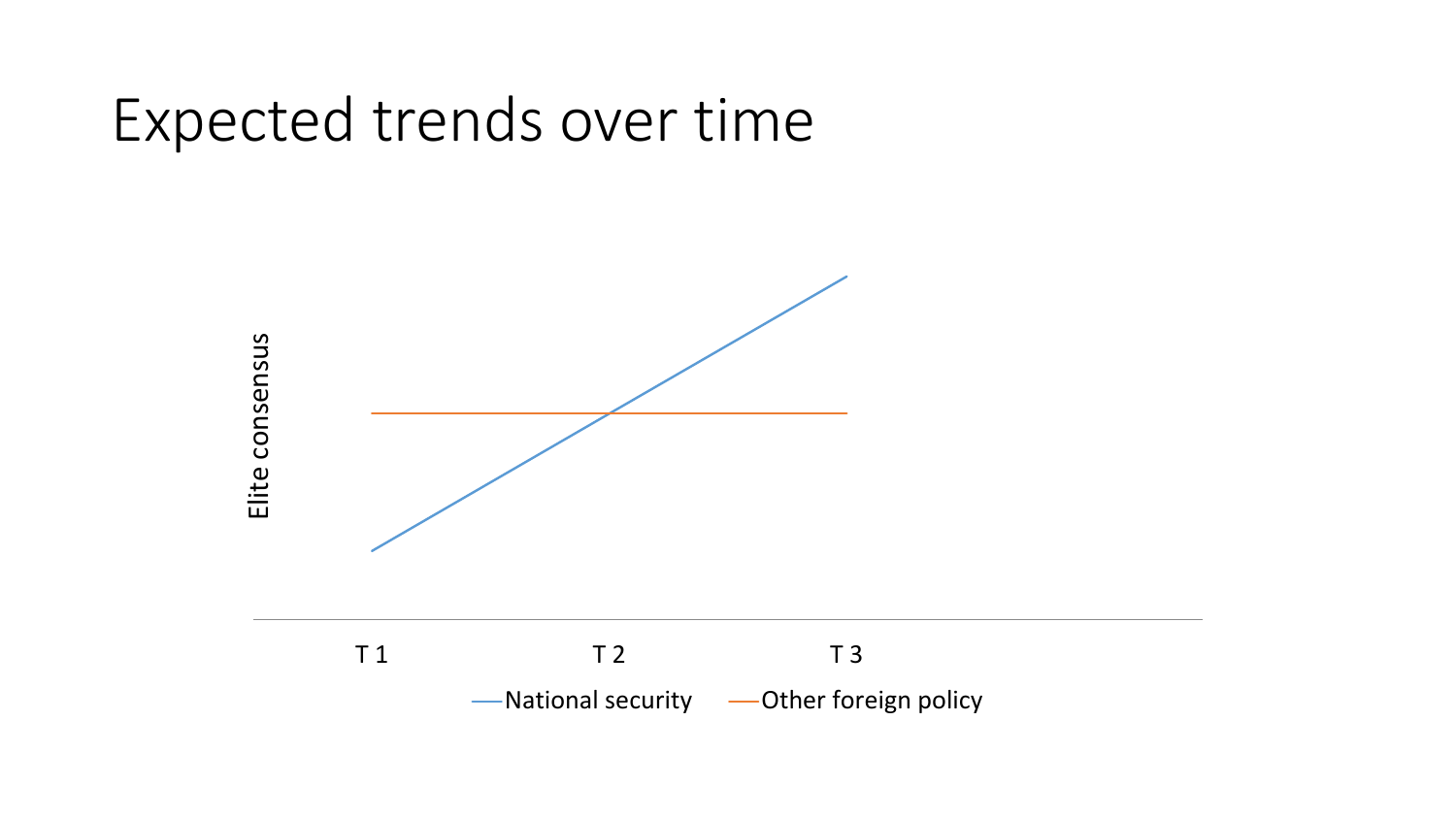# Overview of the project: 2

- Multiple countries (chosen on basis of secondary drivers of growth of national security-related apparatuses): UK, F, FRG, J, NZ, CH, US
- Coding of speeches to capture agreement in reasoning
	- 20-60 speeches per debate (around 1600 speeches)
	- Initial filtering: paraphrasing, then summarizing
	- Hand-coding for reasons and reasoning chains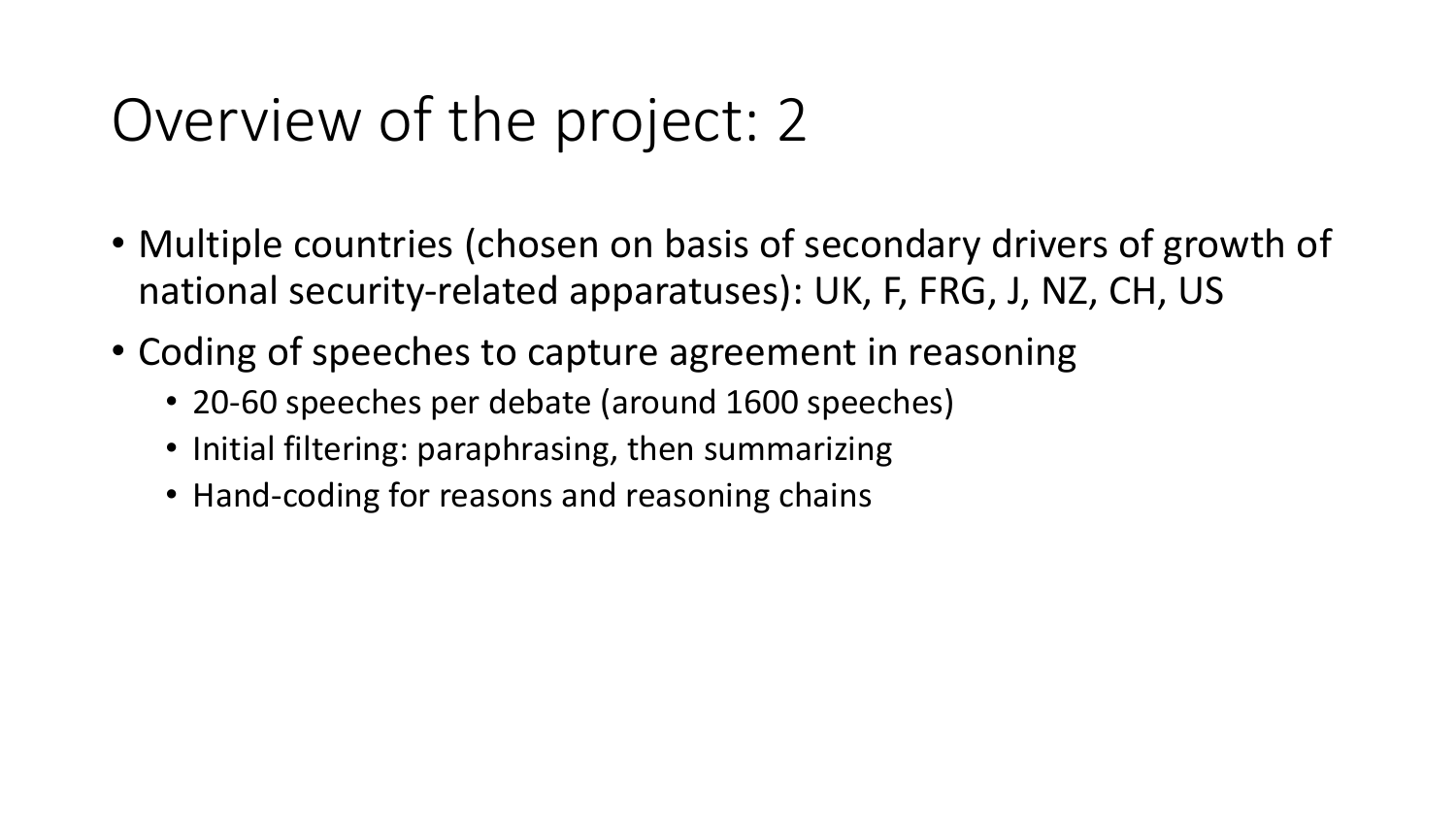# Reasoning and reasoning chains

- Argument: "A because of B" (regardless of rationale, or facts, or logic)
- Reason: vote for (or against) the bill because of X
- Reasoning chain: X because of Y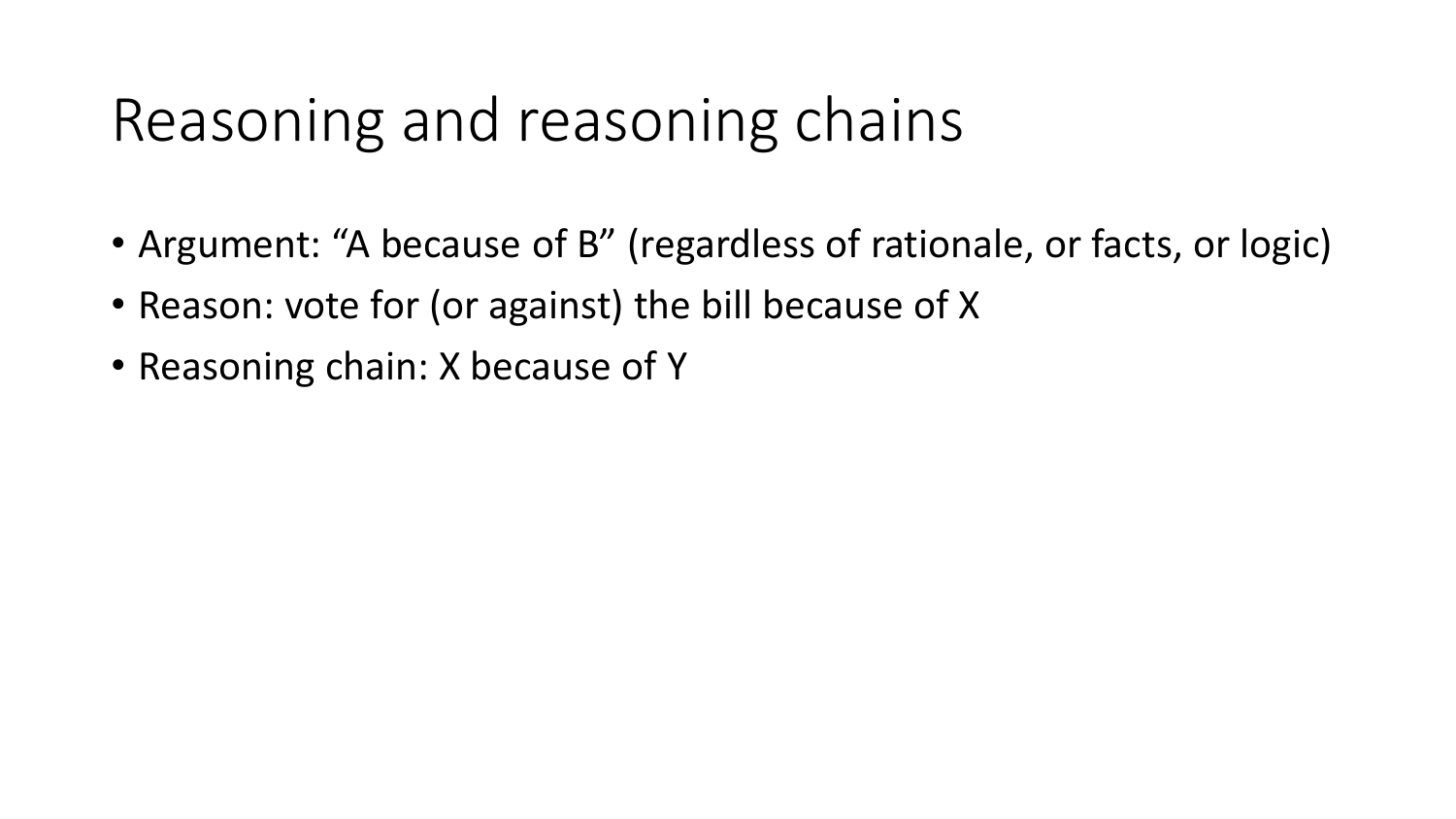#### An example, 1: paraphrasing & summarizing

- As a matter of fact, the hon. and gallant Member was wrong. Conscription has not been apart of the Conservative policy for 40 years. It has never figured in our programme. With regard to the argument of the right hon. and learned Gentleman the Member for Montgomery that if it was not in our programme or speeches or policy it was in our heart of hearts, I would reply: Is not that rather a dangerous argument to put forward? It is, of course, an easy line to take. If one's opponent does not say things to prove one's case it is open to one to say that a certain view is still held by him in his heart of hearts. It is, of course, an argument that several people can use. It would be quite possible, although I would not dream of saying so, to say that "in their heart of hearts" the Liberal Party really believe that conscription is necessary. I should have just as much evidence to give in support of that, as there is in support of the charge which the right hon. and learned Gentleman has brought against us. But it has not been our programme for 40 years. It is not something which we have looked forward to, something we have worked for, or something that we welcome.
- 5 As a matter of fact, Mr. Wigg was wrong. Conscription has not been a Conservative policy for 40 years and it has never figured in our program. Regarding the argument made by the Member for Montgomery that if it wasn't in our policies it was in our hearts, I'd say that was a dangerous argument. It's easy to make. If your opponent doesn't say what you want, you can always say he believes it in his heart of hearts. Several people can use this argument. Even though I'd never dream of doing this, it's possible to say the Liberal Party really believes conscription is necessary. I have just as much evidence for that as what Mr. Wigg charged us with. But it hasn't been in our program for 40 years. It's not something we have looked forward to, worked for, or welcome.
- *The Conservative Party has not supported conscription for 40 years, and those who claim this are trying to make us look like villains.*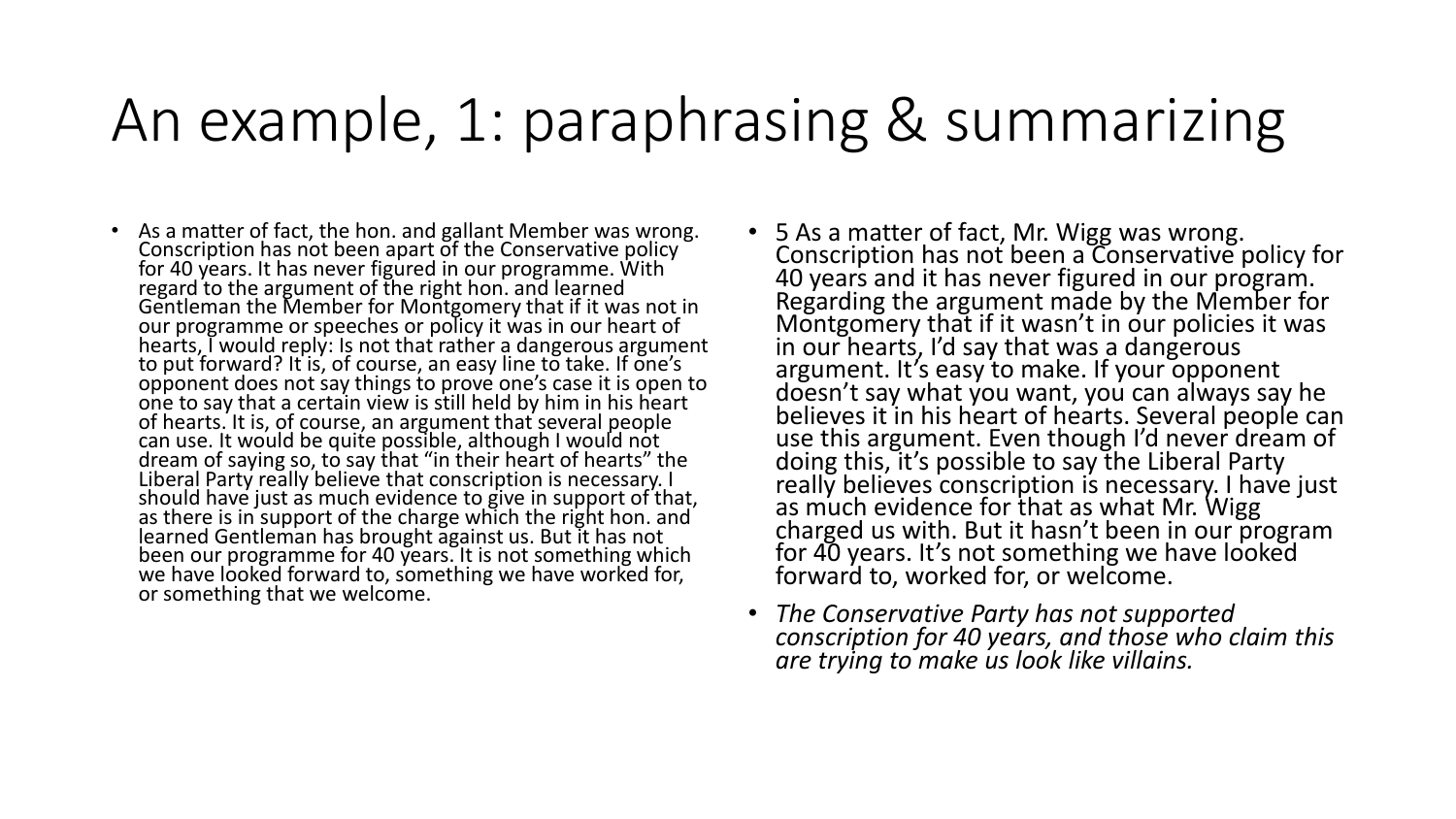## An example, 2: reasons and chains

Par 05 The Conservative Party has not supported conscription for 40 years, and those who claim this are trying to make us look like villains.

- Reason 105:
	- Conscription is NOT a fundamentally Conservative idea
	- Connector: O (vote for the bill because opponents are smearing us)
- Reason 14:
	- Conservatives are not bad guys
	- Connector: O (vote for the bill because opponents are smearing us)
- Reason 121:
	- Opponents are playing politics
	- Connector: O (vote for the bill because opponents are bad)
- Chain: Claim-O-121-O-105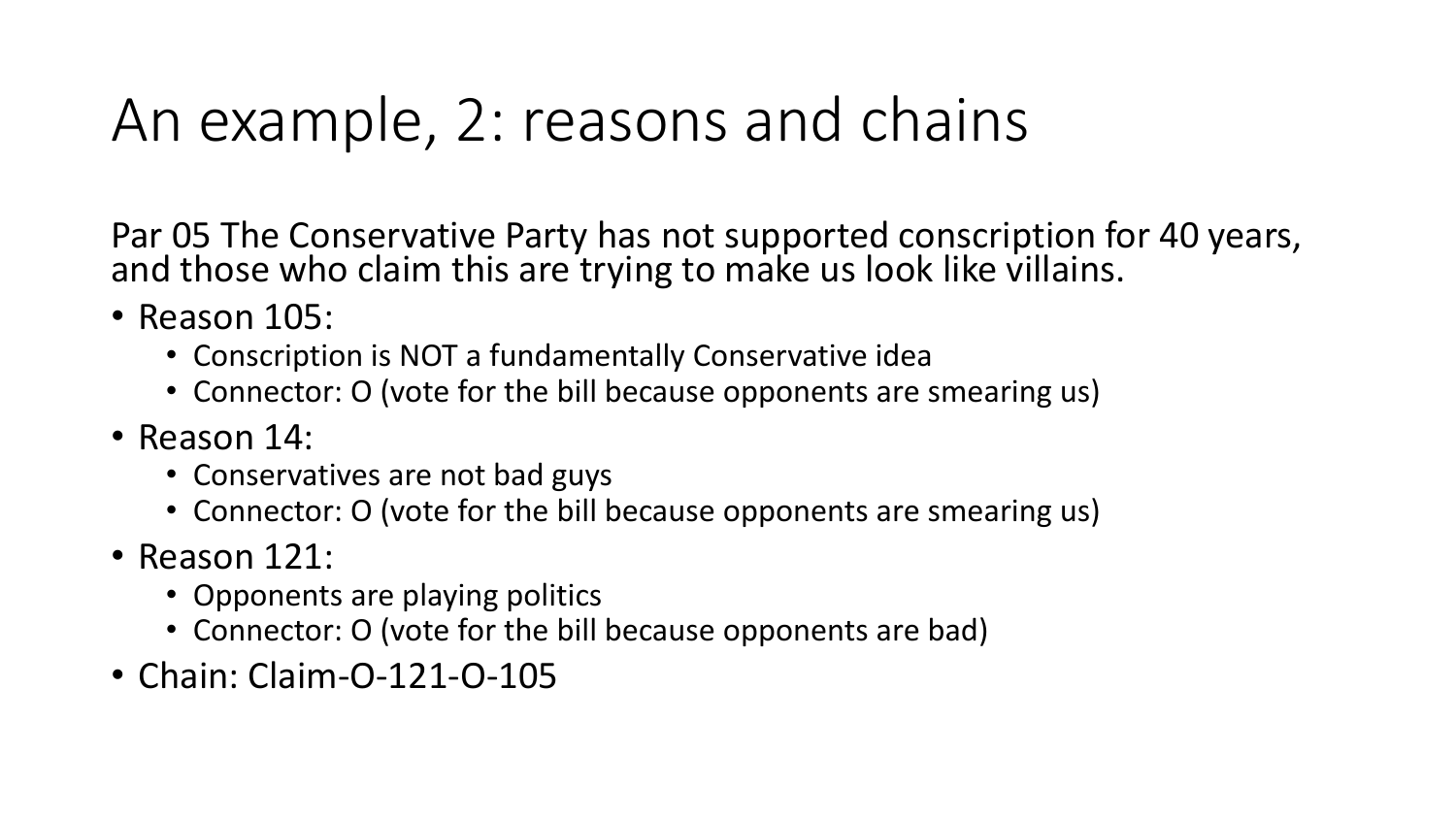## Technical

- Coding is bottom-up: varying degrees of granularity
- Because a lot depends on overall point, need to interpolate and can't rely on words having same meaning (thus: no automation)
- Intricacy of chains: vote yes because of A and A because of B not same as vote yes because of B and B because of A (e.g., difference between argument about the facts vs motives)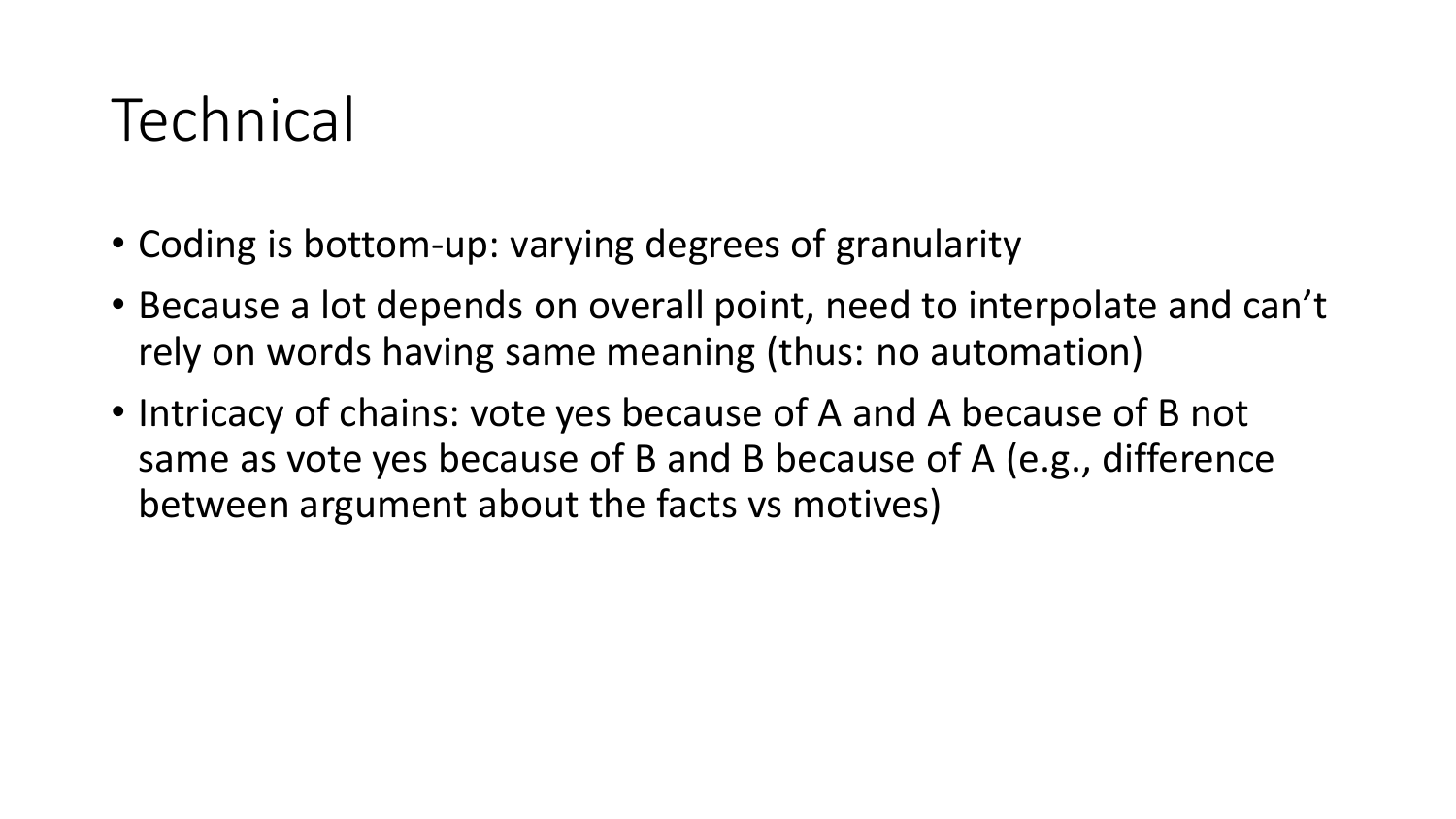# Determining similarity

- Across-side and within-side
- Do by pairs of speeches
- Look for same reasons and same chains in the two speeches
- Weight matched reasons and matched chains by centrality to speech
- Index relative to number of reasons/chains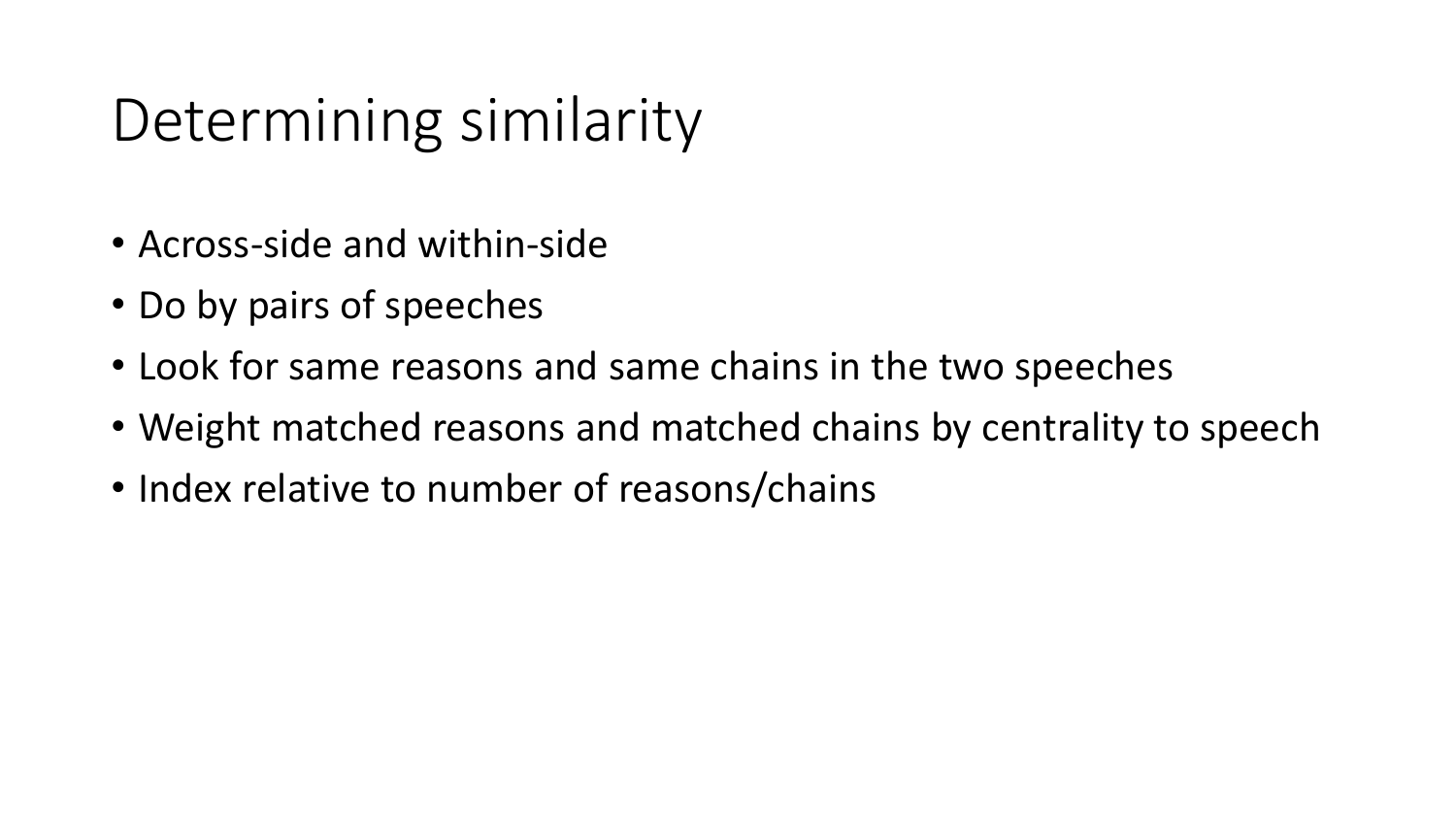## An example, 3: overlaps

#### **German rearmament debate 1952:**

#### **PRO (Germany should rearm because…)**

01 Soviet Union is expansionist.

02 Soviet Union is threatening Germany.

05 We need to learn from the past.

Chain: 02 – 01

#### **CON (Germany should not rearm because…)**

03 Rearmament requires new elections.

04 The people no longer trust the government on the issue of rearmament.

05 We need to learn from the past.

Chain: 03 – 04

#### **OVERLAP: Reason 05 We need to learn from the past.**